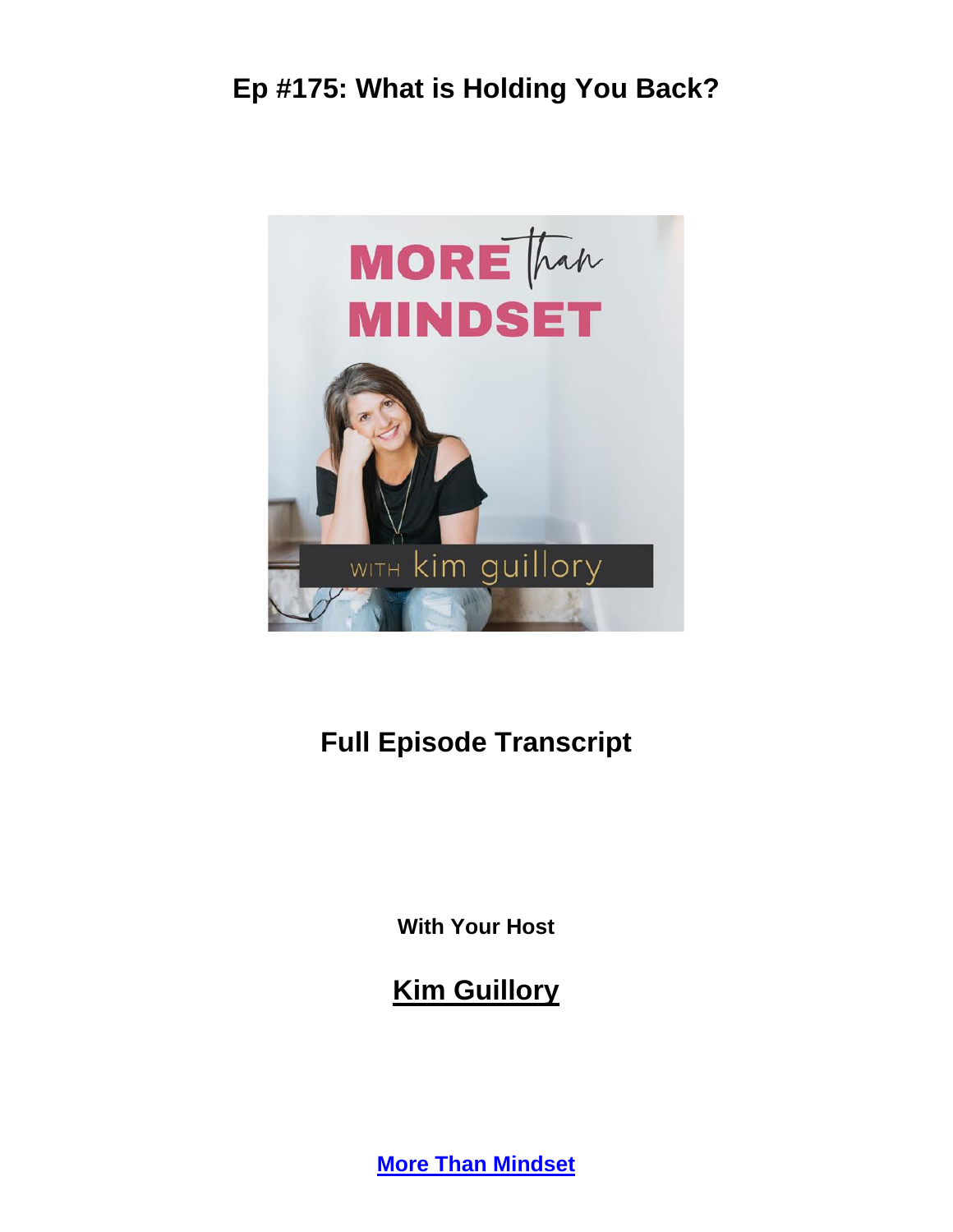Welcome to *More Than Mindset*, the only podcast that bridges the gap between spirituality and success. Go beyond the mind with clarity and confidence Coach Kim Guillory, and learn how to integrate your passion to serve with your skills and experience to create a business you love. Let's get started.

Hey, hey, hey and welcome back. I am just returning from our event this weekend, which was the E-School Business Retreat in Atlanta at Serenbe. If you guys have not checked it out, you should. It's a fabulous place, it was a great experience for everyone who came. This place is like a peek forward into the future, yet it's got this very calm Mayberry type environment of the past. It's pretty interesting.

I've been here several times, I'm sure you've heard me talk about it if you've been listening to the podcast. The very first time I went here I just knew I was going to be hosting a retreat. It's kind of the house in Gulf Shores, that happened and then before I knew it we were there and we used the space for a few years. So I had the same feeling when I was here. And we are going to be having a pretty big event there next October. So just letting you know that ahead of time.

We dove into all things business and personal transformation of what is holding you back from doing that now, which is what I'm going to talk about on the show today. So there's a lot of talk, right? Oh, I want to host an event here one day. Oh, I want to be a millionaire. I want to have a business, And talking about the vision. The problem is, are you showing them what you are talking about?

That really was the theme of the event. There is something about what we've been doing, which is talking about it, dreaming about it, thinking about it, which is an important part of the process. But then you have to take the actions moving forward towards it.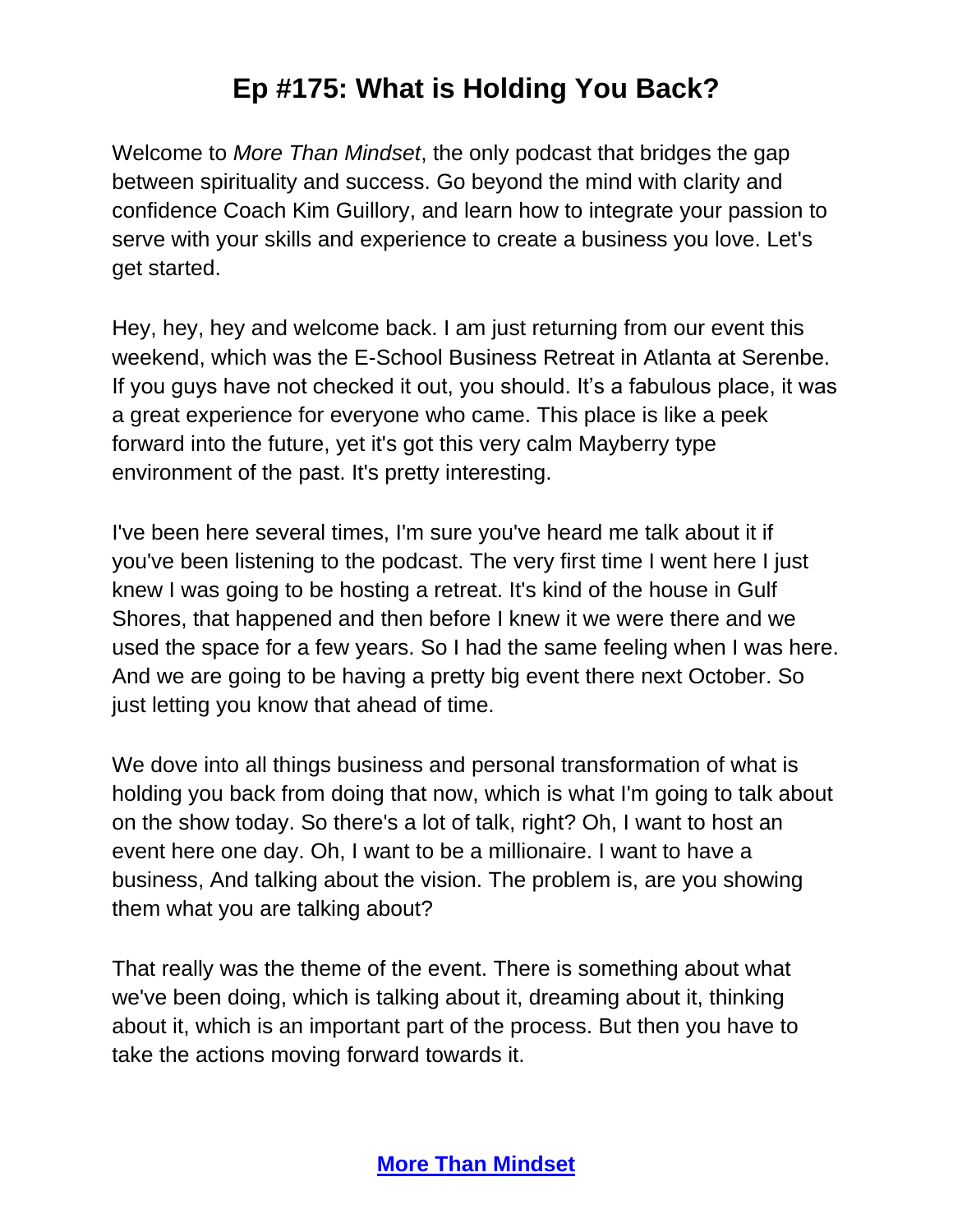In other words, I didn't just go to this event center and claim that I was going to be hosting there. I actually continued to live it until I did it. But I took the actions even though I didn't have the evidence, I didn't have the tangible proof that anyone was going to pay for it, was going to come, was going to sign up for it or any of that. But I lived it anyway.

And that's what I want to talk about on the show today. And this is also something that I really wanted to add to last week's, because it was possibly one of the biggest takeaways that I got from Top Gun. Which is don't tell them, show them. Don't tell them it's possible, show them it's possible.

And so if you guys watched the show after being encouraged last weekend, that was really important. It was really important to me, it was important to the theme of the show. But it was also very personal because the week before I had a conversation with my family about it. About what I wanted to create, or what I wanted to be a part of or to contribute.

And that is what my son said, as well as what my husband said. Prove it. Show it, do it. If you want us to believe you, don't talk about it, just go. Just go do it. So I'm going to ask you, are you doing what you say you want? Or are you just talking about it? Maybe even teaching someone else to do it, right? Which is a no go for a 6/2 in Human Design, that is a hypocrite. A 6/2 cannot tell other people to do it if they're not willing to do it themselves because that is not a role model.

You show them. You become it. You live it. And by that living it, you're showing the possibility. You're proving the potential. And this goes for your personal and professional life because how you do anything is how you do everything. And it will bleed over into other areas.

And especially in E-School I hear a lot about dreams. Consultations that are asking about growing their business that come in and they're telling me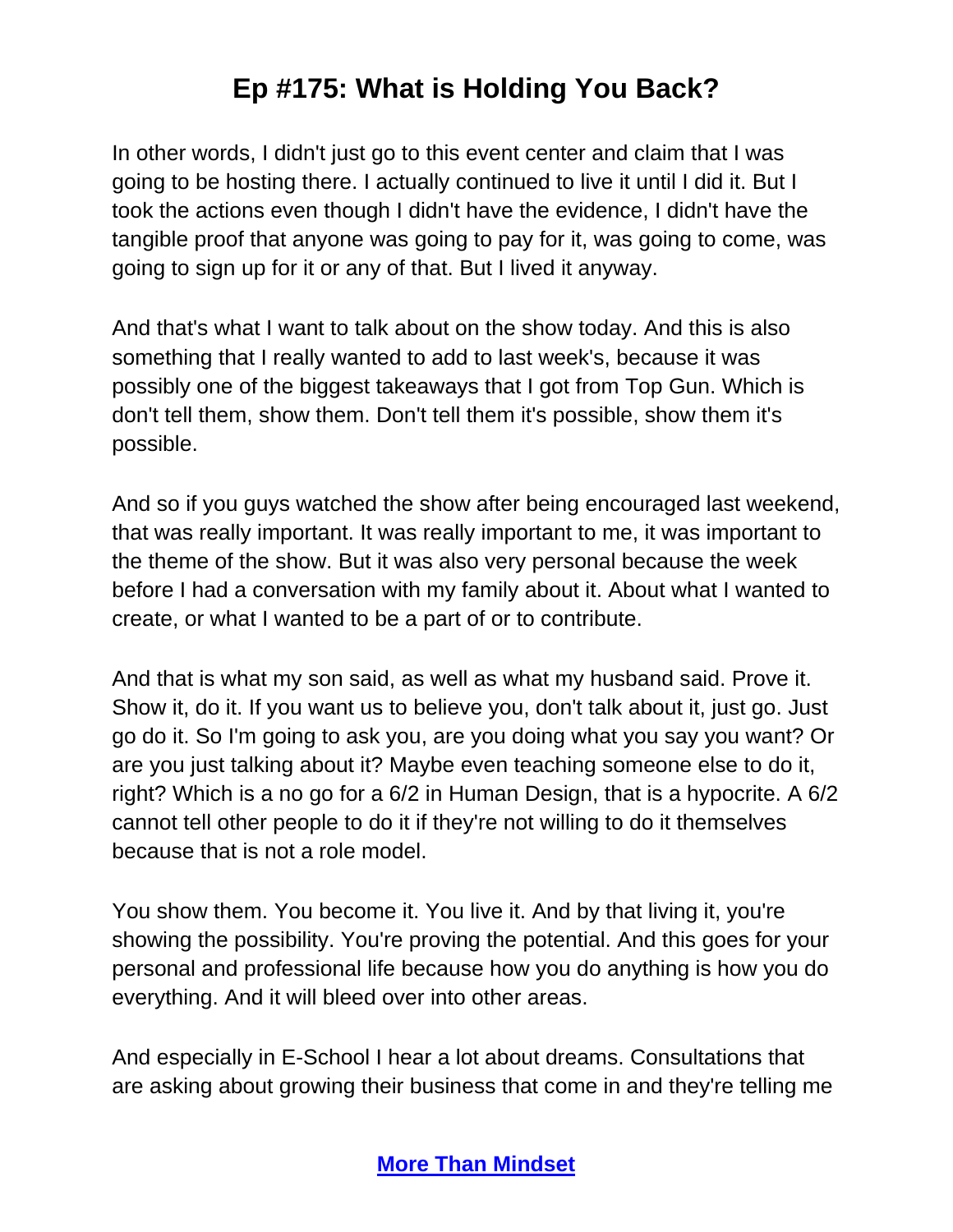how much they want it, what they believe. And then they don't take the next step because they don't trust themselves that they're going to do it. Or they don't trust themselves that they will do it.

So what that would look like is, what if I fail? Then I'm going to make a fool of myself and I'm going to prove I'm unworthy... Or what if I actually do it? Then what? Because we are so attached to what was, we don't know how to step into what is and what can be. Because of that attachment, because of those memories.

And when we continue to talk about the vision, talk about the vision, talk about the vision, it gets exhausting to those around us. Talking about getting fit, getting in shape, going to the gym, starting yoga, I'm going to start a meditation practice. And then we see you or talk to you six months later and you say the same thing.

Now, I get it, it takes a few times to actually create the habit and become the person. But do you just stop and talk about it? Or do you continue taking the steps, trying, assessing, trying again, maybe doing it a different way?

So when I owned the gym, the fitness gym, I had a ladies fitness 20 years ago, over 20 years ago, that people would come and quit, come and quit, come and quit, I would get so discouraged. And I wanted to like go pick them up at their house and exercise with them. Which was impossible, right? Because I was going to have to be exercising all day long because they all came at different times.

Even when I started the classes I was like, "Look, I'll be accountable with you, I'll do it with you. Let's pick certain times, I'll do it in the morning and the evening." Like I even picked multiple times during the day and they wouldn't show up.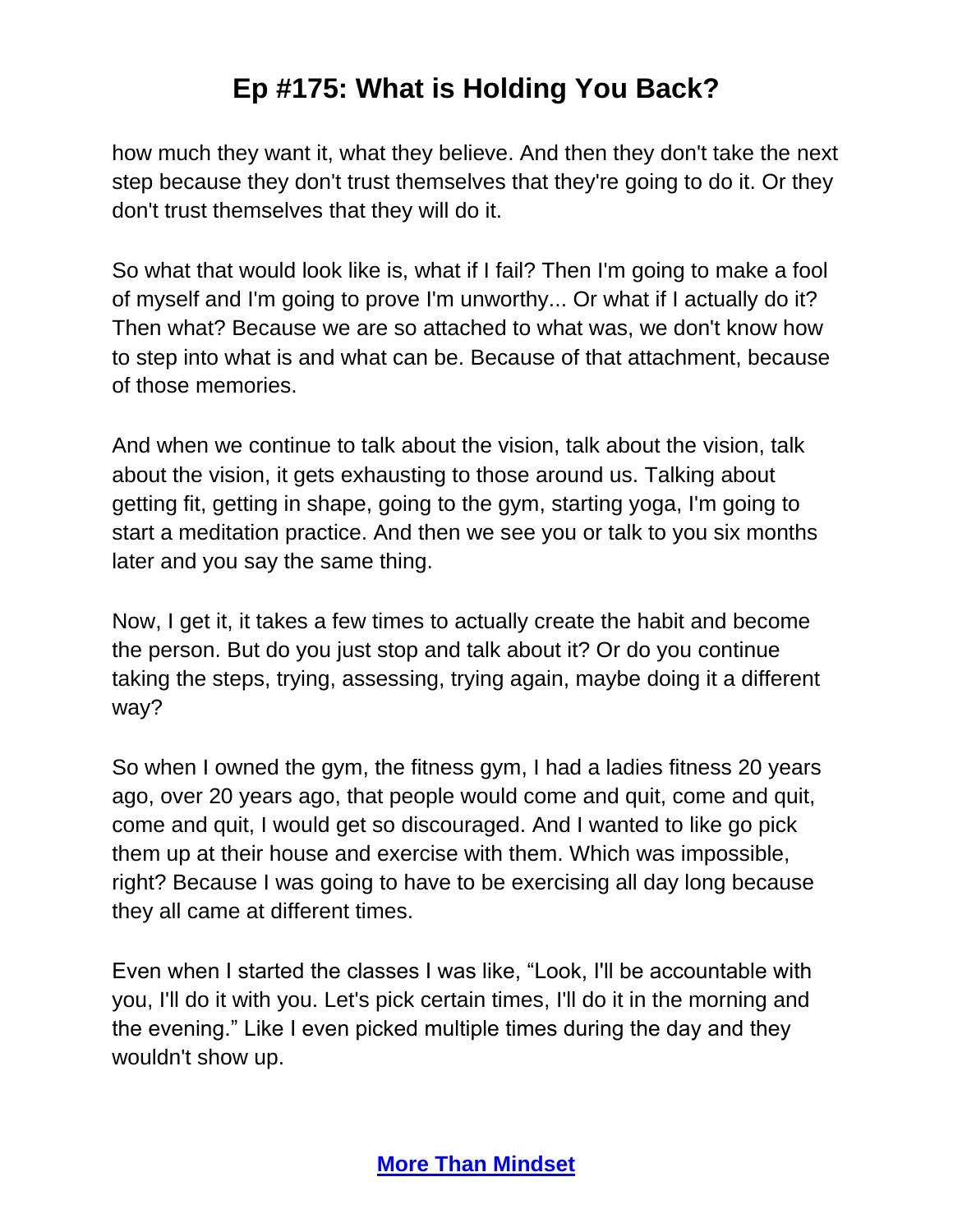So it had nothing to do with the class times, it had nothing to do with gym equipment. And it had everything to do with their lack of discipline and commitment because they were talking about it, they were not doing it. There's nothing fun about that part except for the results.

Even riding my bike, it's not different in business than it is in your personal life. I am committed to riding 10 miles every day, whether it's on the Peloton or on the bike outside, or doing some form of exercise for at least 30 to 60 minutes, or yoga. I am committed to moving my body in a way that feels good and pushes me into discomfort, pushes me out of the norm so that I can practice discipline.

So that I can practice being in action. So that I can get different results. So that I can become a different person or have a different personality, a personal reality. So I still look like who I am but the action, the act of acting, the taking the steps grows the muscle of being the new identity.

So you practice becoming and you can't get that in talking. It's impossible. Sitting around talking about it, that's like sitting around with a bag of chips talking about losing weight, it's just not going to work.

So if I could encourage you to take a closer look at what are you saying you're going to do? And how long have you been saying it? How many times have you said it? So you write that on the left side of the page. Every time you say it, every time you think it, every time you tell another person, every time you describe it, you dream about it, you write about it, all of the things.

Now, on the right hand side of the paper write down the date and the times that you actually did something that took you towards it. One thing, anything. And look at the difference in the list, the length of the list. Way more talking than acting. And it's exhausting. It's exhausting for you and it's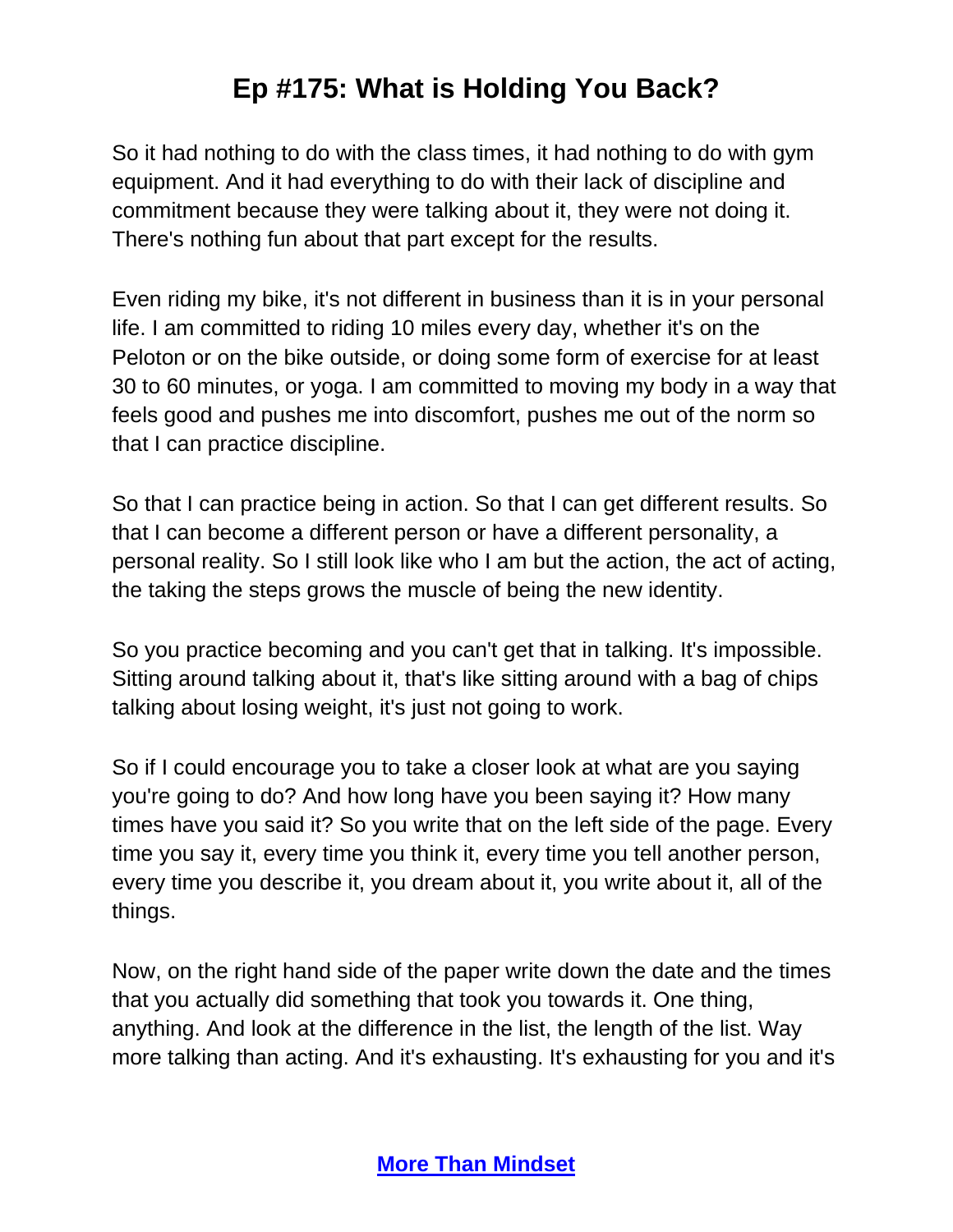exhausting for those around you who keep hearing it over and over and are invested in believing in you.

It affects those around you because we get personally invested. I'll pray for you. I'll hope for you. I'll wish for you. I'll cheer for you. I'll root you on, right? And then eventually it just sucks the life out of that and it gets really exhausting for other people.

And the reflection for that is what is your story? What's your reason? What's your excuse for not taking the act? Because if you're not writing that down, then you won't be able to tweak it, to reframe it, to change it, to interrupt it. So you have to have the awareness of what you tell yourself in the excuse phase.

So it looks like you think it, then you say it. So you think it to yourself, then you say it to someone else. Then you do what you say. That is the part that is missing. So tell me what you do instead. So you thought it, you said it, and now what are you doing? And I'll give you a hint, it's a direct correlation to what you're getting and what you're living.

So you don't have to even tell me what you're doing because you are showing me by the results that you are living. So for some of you it may be your business that you're growing, the business that you're building. And you've been saying it for multiple years maybe. And because you think it, you say it. But then you do something else, then you get the result of the something else.

Look at it the same way with weight loss, gym habits, and even conversations and relationships. Talking about the marriage that you want but not taking different steps, not taking different actions. And then continuing to live a settled life in all areas because how you do anything is how you do everything, so it is affecting you everywhere.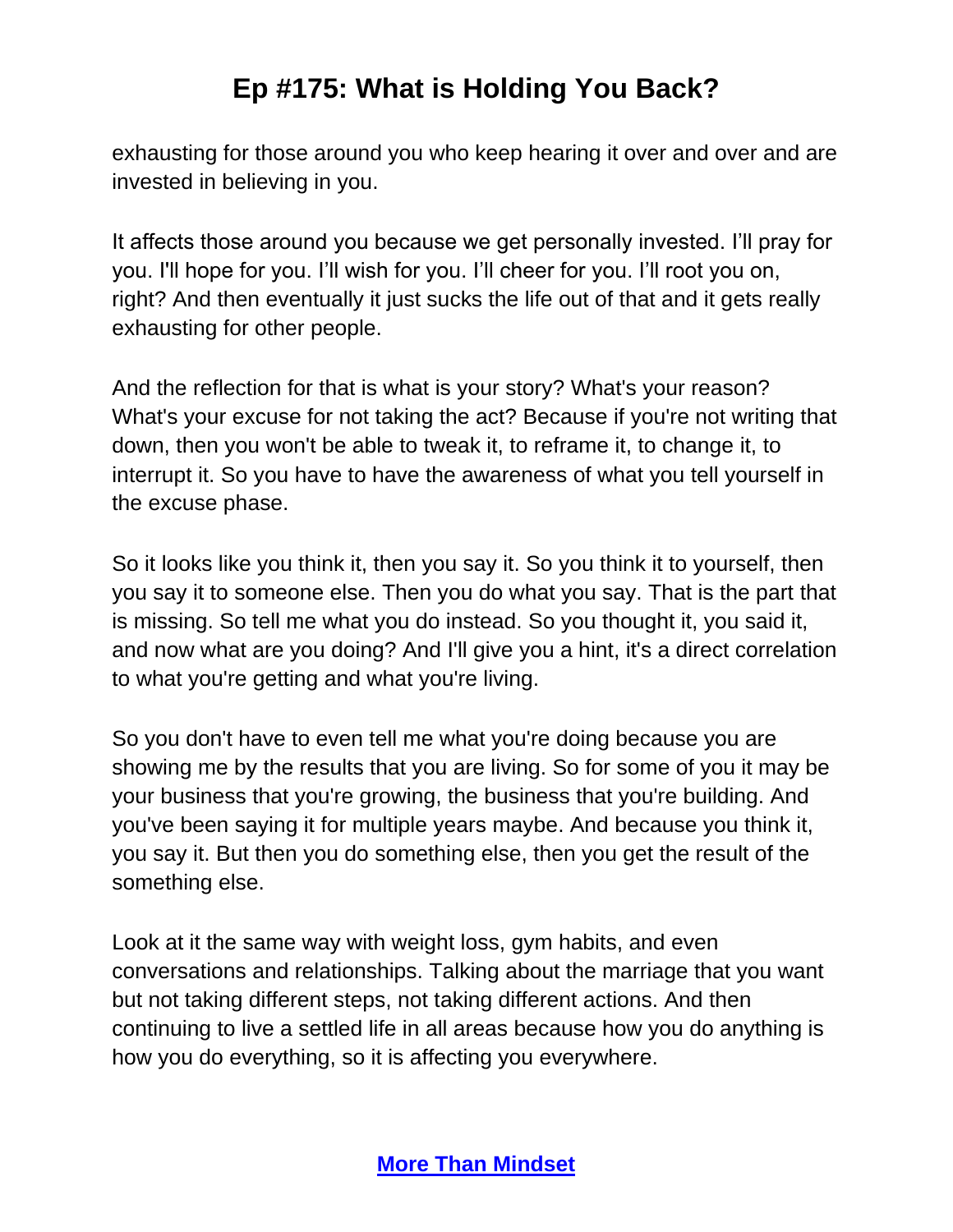So I hope that this gives you something else to think about, like maybe calling yourself out, right? Because I'm not calling you out. I am human just like you and I'm telling you from the 6/2 perspective that when I say it and I don't do it, I actually live with the disappointment in myself and the lack of confidence in myself.

Do you see what I'm saying? So those who lack confidence, it's because they don't practice discipline. When you practice discipline, you become the person who does as you say you will do. And then you become confident because you trust yourself. You believe in yourself and you don't say things that you won't do. Therefore, what you think, you say, you do, and you become. Got a little twist there, right? But can you see it? I'm just describing it in a few different ways, but it is the same thing.

So do the exercise, come into the More Than Mindset group and share it. What was the awareness? What is the action that you are taking that's driving the results that you do have? And what could you do different? How could you tweak it? How could you put yourself in a different position by actually doing the thing instead of saying the thing?

Maybe you could even go on a diet. It's like for the next seven days I'm going to go on the claim it diet where I don't claim anything, I only do the thing, right? That would be super interesting. I would challenge you to even do it for 24 hours.

And I'm saying this because I talk to so many business owners. I hear it everywhere and it's the same ones that are not getting the results. You're not not getting the results because there's so many other people doing what you do, or because social media is BS, or like all the reasons that you think you're not doing it, that you think are the problem. It's not, it's the lack of action. Too much talking, not enough doing.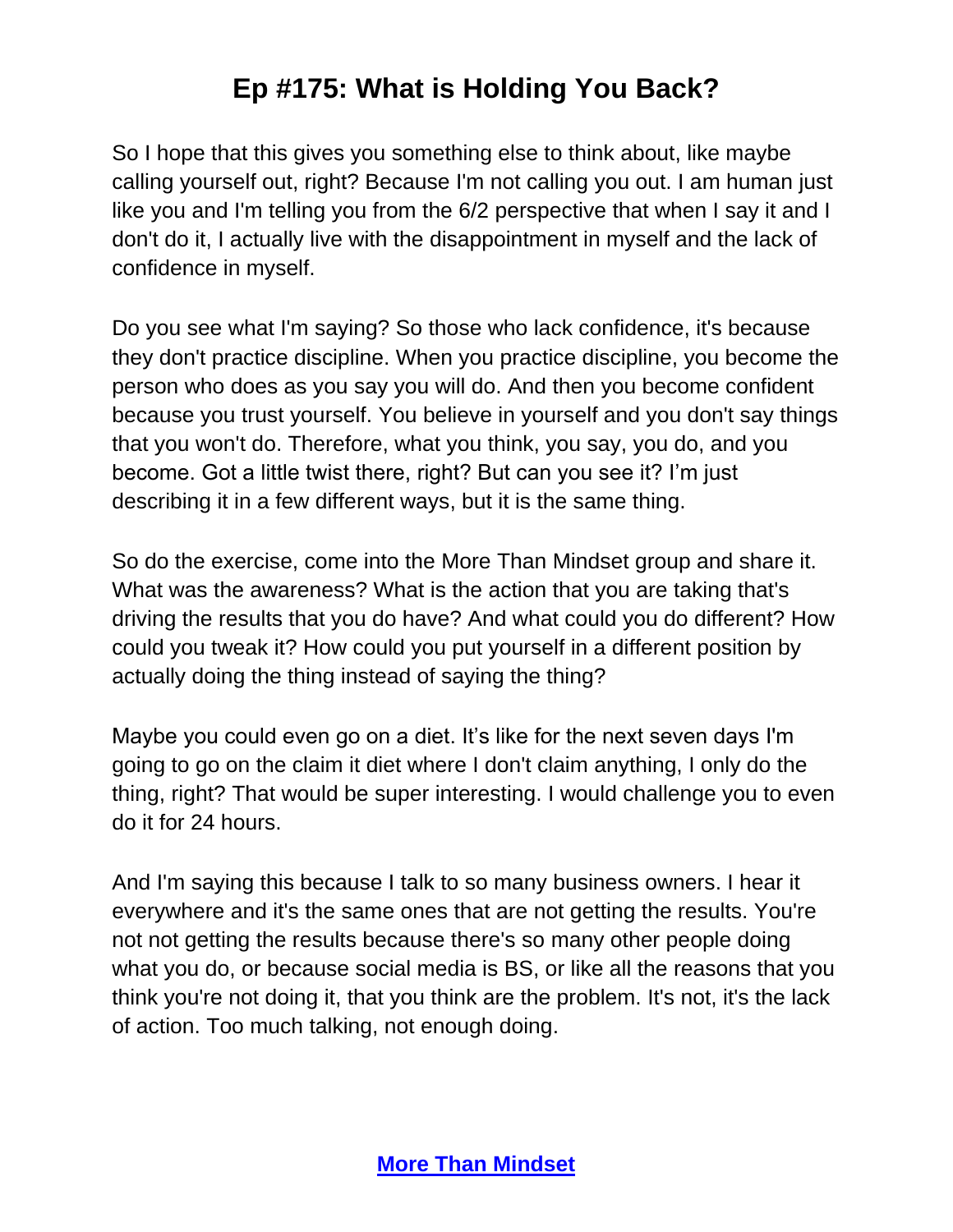And so that is a challenge for you this week. Don't teach and talk about it being possible, show others and yourself that it is possible by taking action repeatedly, committing to doing it consistently until you actually create new results and become the new person, the new identity. You up for it?

So I want to make sure you guys know about the business liftoff challenge that is happening at the end of June. And if you're listening to this at a later time, we always have this going on here and there, it's something that we run a few times. And some of you may have done it the last time. It is a fabulous challenge or workshop where we help you take the next step. We help you get clear and paint the vision. And you take the step because you have the help and the support to take the next step.

So that is coming up, the link is connected to the podcast. I would love to see you there and to help you take action. This is not just a challenge where I just talk. It's an actual workshop where you do the work, you do the thing. We go over it, you make decisions, and then you take actions to move you forward.

So if you have been settling and stuck in your vision, in your business, in saying the thing but not doing the thing, this is for you. Make sure you come and join us. I'll be there all week, we'll have a morning and evening class so that everyone has the opportunity no matter what time zone you're in. Let's get some things shaken up.

So consider that my invitation or your something to respond to. And I'll just leave you with talk is cheap, action creates traction. So which do you prefer? Do you want to continue talking about it? Or do you want to create it? Become it? Do it, right? Just think about Nike, just do it. Let's go play, let's see what we can come up with, what we can create in the world just for the fun of it.